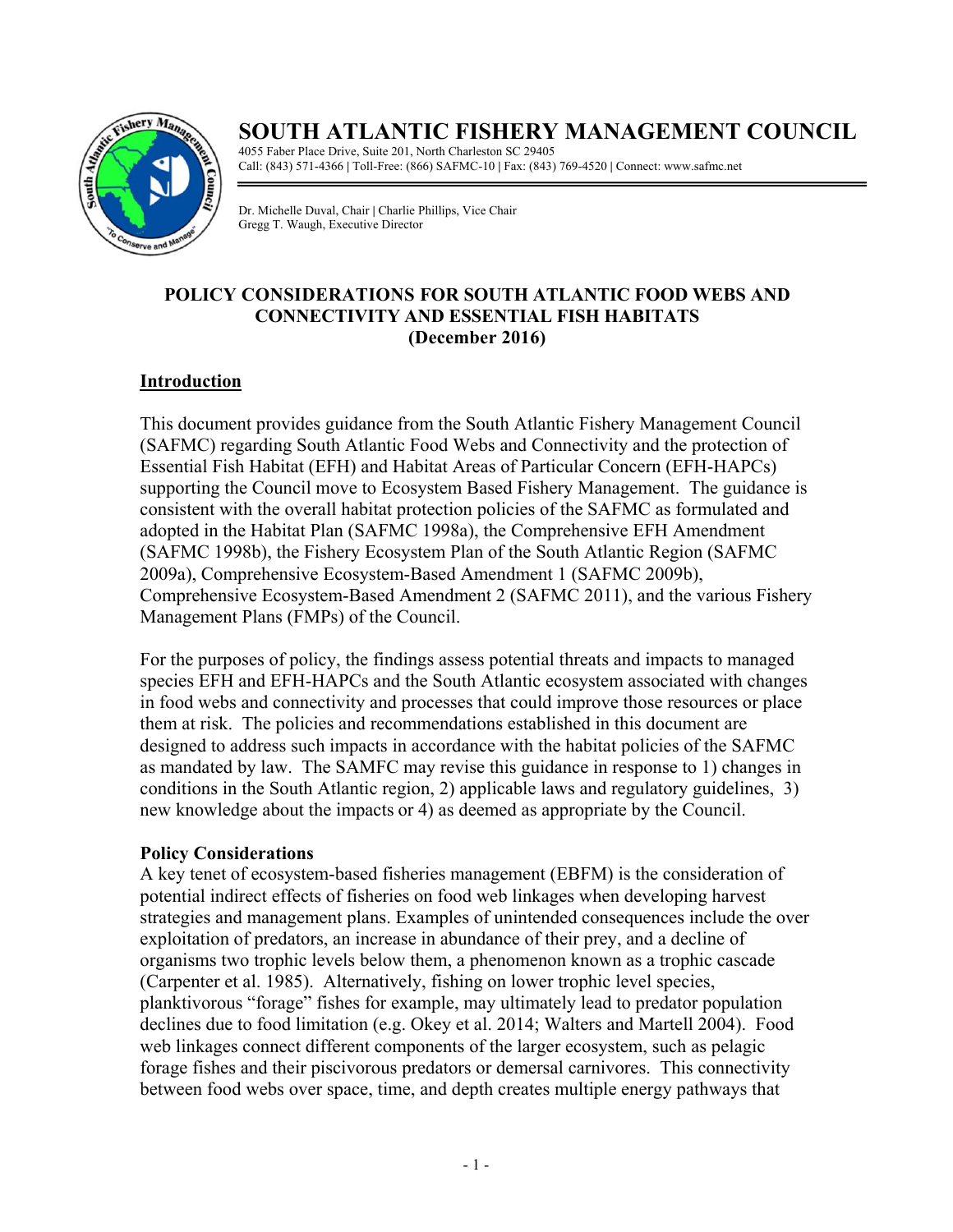enhance ecosystem stability and resilience. Food web models are increasingly being utilized by fisheries managers as ecological prediction tools because they provide the capability to simulate the entire ecosystem from primary producers to top predators to fisheries. Food web models can serve to inform single species assessment and management and are capable of generating reference points (Walters et al. 2005) and ecosystem-level indicators (Coll et al. 2006; Fulton et al. 2005).



Figure 1-1. The marine food web of the South Atlantic Bight, based on the latest iteration of the SAB Ecopath model as described in Okey et al (2014), based originally on a preliminary model by Okey and Pugliese (2001). Nodes are colored based on type (green = producer, brown = detritus, yellow = consumer, purple = fleet). Blue for all edges except flows to detritus, which are gray. Diagram produced by Kelly Kearney, UW Joint Institute for the Study of the Atmosphere and Ocean and NOAA Alaska Fisheries Science Center, April 2015.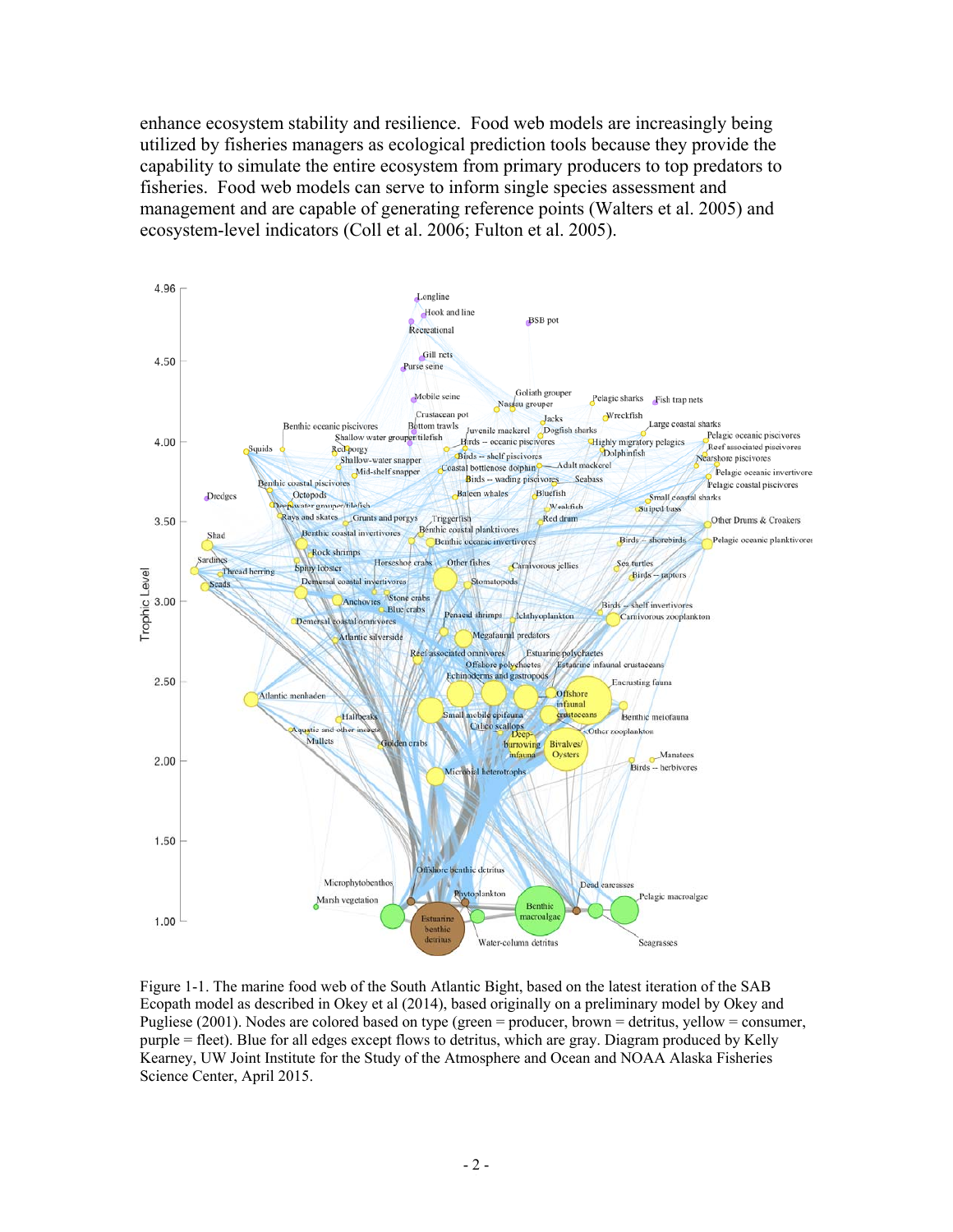# **Threats to EFH and EFH-HAPCs from Changes in South Atlantic Food Web and Connectivity**

The SAFMC finds that negative impacts to EFH and EFH-HAPCs can change South Atlantic food webs and connectivity for managed species. Table 1 following food webs and connectivity policy and research recommendations, presents a summary of South Atlantic fisheries and their designated EFH and EFH-HAPCs as presented in the SAFMC EFH User Guide (http://safmc.net/download/SAFMCEFHUsersGuideFinalNov16.pdf).

#### **SAFMC Policies Addressing South Atlantic Food Webs and Connectivity**

The SAFMC establishes the following policies to address South Atlantic food webs and connectivity, and to clarify and augment the general policies already adopted in the Habitat Plan and Comprehensive Habitat Amendment and Fishery Ecosystem Plan (SAFMC 1998a; SAFMC 1998b; SAFMC 2009a).

#### *General Policies*:

- 1. **Forage Fisheries** Managers should consider forage fish stock abundances and dynamics, and their impacts on predator productivity, when setting catch limits to promote ecosystem sustainability. To do so, more science and monitoring information are needed to improve our understanding of the role of forage fish in the ecosystem. This information should be included in stock assessments, ecosystem models, and other fishery management tools and processes in order to support the development of sustainable harvest strategies that incorporate ecosystem considerations and trade-offs. Note: Initial preliminary definition and potential list of forage fish species presented in Appendix A.
- 2. **Food Web Connectivity** Separate food webs exist in the South Atlantic, for example inshore-offshore, north-south, and benthic-pelagic, but they are connected by species that migrate between them such that loss of connectivity could have impacts on other components of the ecosystem that would otherwise appear unrelated and must be accounted for.
- 3. **Trophic Pathways** Managers should aim to understand how fisheries production is driven either by bottom-up or top-down forcing and attempt to maintain diverse energy pathways to promote overall food web stability.
- 4. **Food Web Models** Food web models can provide useful information to inform stock assessments, screen policy options for unintended consequences, examine ecological and economic trade-offs, and evaluate performance of management actions under alternative ecosystem states.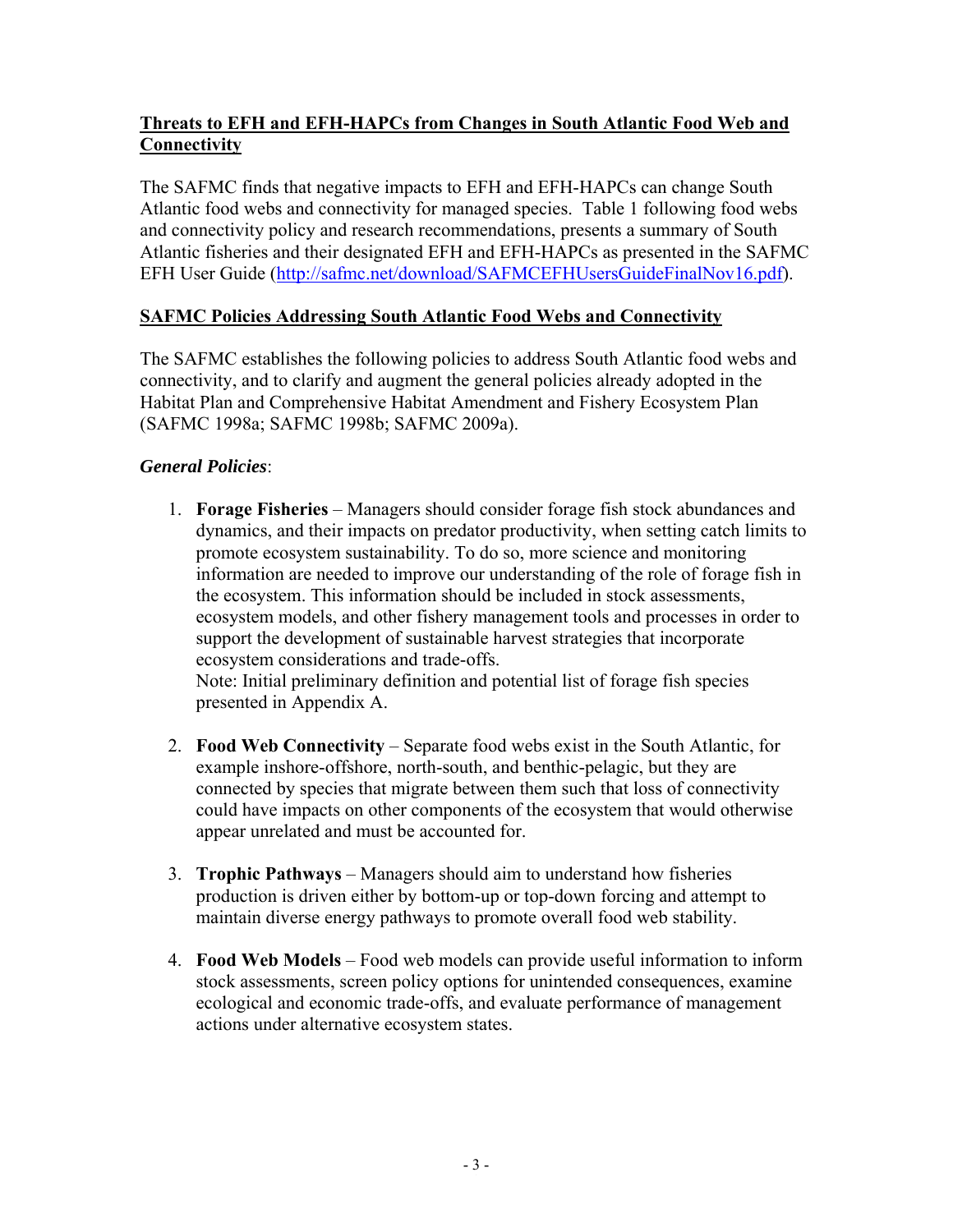- 5. **Food Web Indicators** Food web indicators have been employed to summarize the state of knowledge of an ecosystem or food web and could serve as ecological benchmarks to inform future actions.
- 6. **Invasive Species** Invasive species, most notably lionfish, are known to have negative effects on ecologically and economically important reef fish species through predation and competition and those effects should be accounted for in management actions.
- 7. **Contaminants** Bioaccumulation of contaminants in food webs can have sublethal effects on marine fish, mammals, and birds and is also a concern for human seafood consumption.

#### **Research and Information Needs Addressing South Atlantic Food Webs and Connectivity**

- 1. Scientific research and collection of data to further understand the impacts of climate variability on the South Atlantic ecosystem and fish productivity must be prioritized. This includes research on species distribution, habitat, reproduction, recruitment, growth, survival, predator-prey interactions and vulnerability.
- 2. Characterization of offshore ocean habitats used by estuarine dependent species, which can be useful in developing ecosystem models.
- 3. Scientific research and monitoring to improve our understanding of the role of forage fish in the ecosystem, in particular abundance dynamics and habitat use.
- 4. Basic data are the foundation of ecosystem-based fisheries management thus, fixing existing data gaps in the South Atlantic must be addressed first in order to build a successful framework for this approach in the South Atlantic.
- 5. NOAA in cooperation with regional partners develop and evaluate an initial suite of products at an ecosystem level to help prioritize the management and scientific needs in the South Atlantic region taking a systemic approach to identify overarching, common risks across all habitats, taxa, ecosystem functions, fishery participants and dependent coastal communities.
- 6. NOAA in cooperation with regional partners develop risk assessments to evaluate the vulnerability of South Atlantic species with respect to their exposure and sensitivity to ecological and environmental factors affecting their populations.
- 7. NOAA coordinate with ongoing regional modeling and management tool development efforts to ensure that ecosystem management strategy evaluations (MSEs) link to multispecies and single species MSEs, inclusive of economic, socio-cultural, and habitat conservation measures.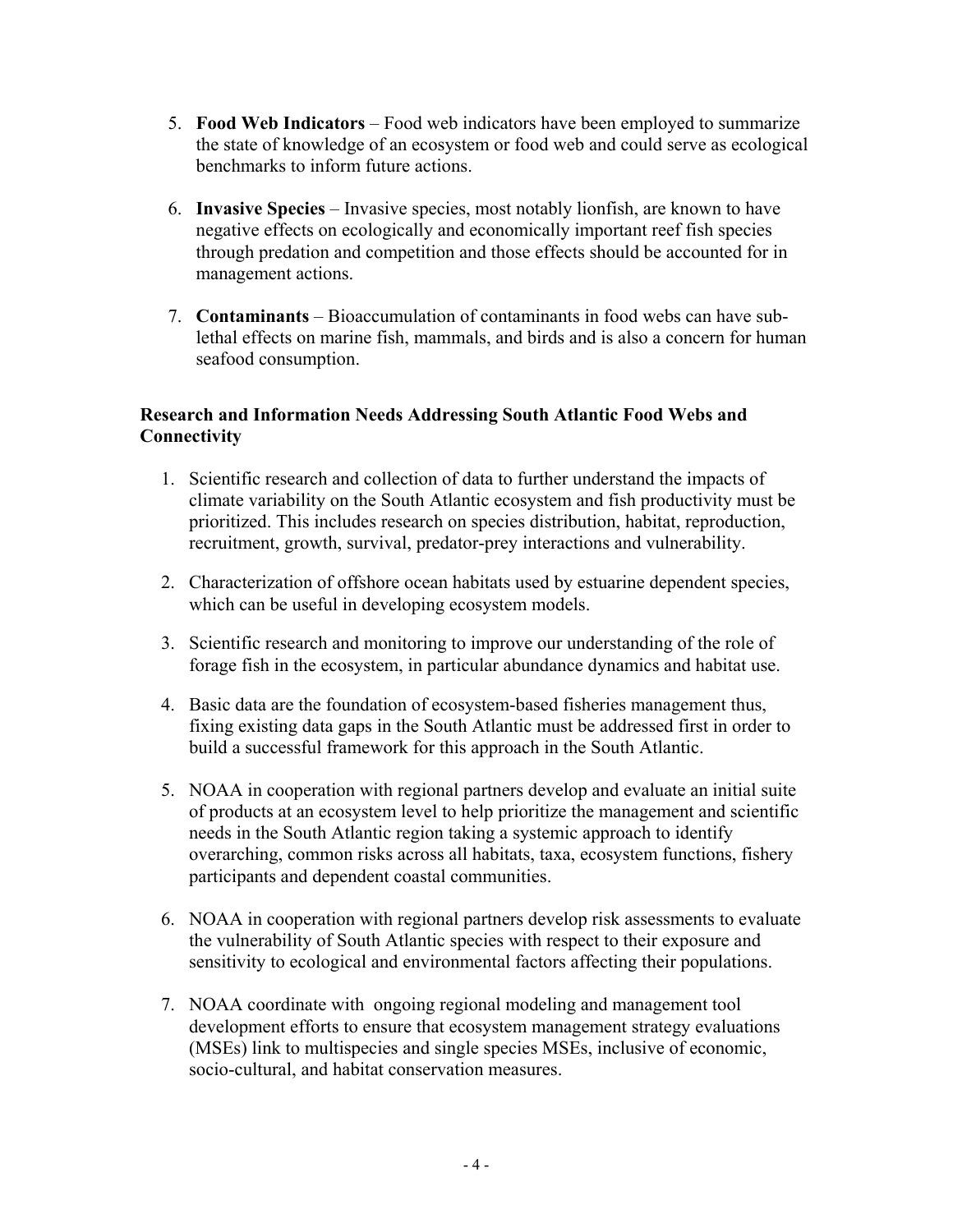- 8. NOAA develop ecosystem-level reference points (ELRPs) and thresholds as an important step to informing statutorily required reference points and identifying key dynamics, emergent ecosystem properties, or major ecosystem-wide issues that impact multiple species, stocks, and fisheries. Addressing basic data collection gaps is critical to successful development of ELRPs.
- 9. Continued support of South Atlantic efforts to refine EFH and HAPCs is essential to protect important ecological functions for multiple species and species groups in the face of climate change.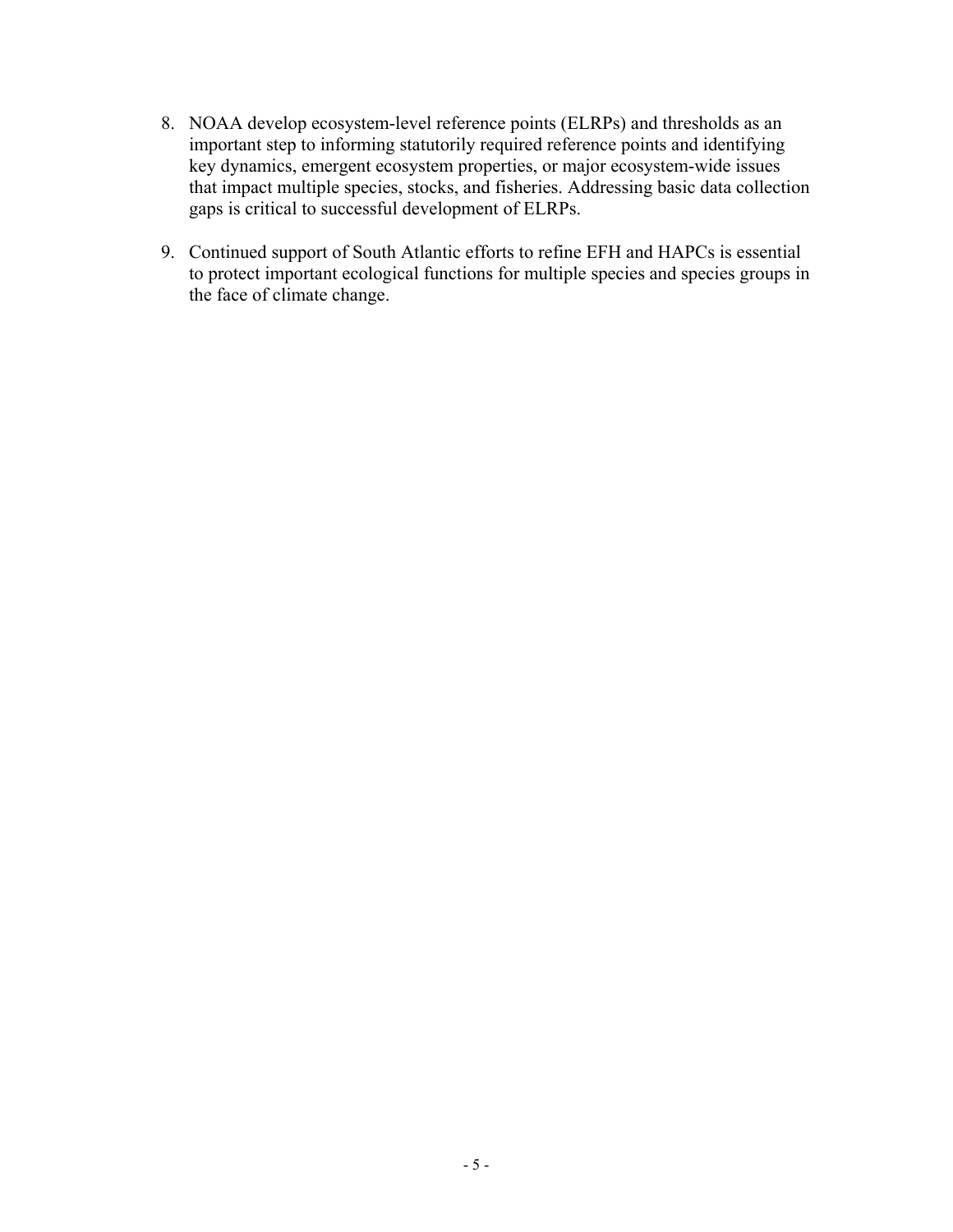Habitats designated as EFH and EFH-HAPCs by the SAFMC (Table 1), if negatively impacted, can change South Atlantic food webs and connectivity for managed species.

| <b>Essential Fish Habitat</b>                                                                                                                                                                              | <b>Fisheries/Species</b>                                                                    | <b>EFH- Habitat Areas of Particular Concern</b>                                                                                                                                                                                                                 |  |  |  |  |  |
|------------------------------------------------------------------------------------------------------------------------------------------------------------------------------------------------------------|---------------------------------------------------------------------------------------------|-----------------------------------------------------------------------------------------------------------------------------------------------------------------------------------------------------------------------------------------------------------------|--|--|--|--|--|
| Wetlands                                                                                                                                                                                                   |                                                                                             |                                                                                                                                                                                                                                                                 |  |  |  |  |  |
| Estuarine and marine emergent wetlands                                                                                                                                                                     | Shrimp, Snapper Grouper                                                                     | Shrimp: State designated nursery habitats Mangrove<br>wetlands                                                                                                                                                                                                  |  |  |  |  |  |
| Tidal palustrine forested wetlands                                                                                                                                                                         | Shrimp                                                                                      |                                                                                                                                                                                                                                                                 |  |  |  |  |  |
| <b>Submerged Aquatic Vegetation</b>                                                                                                                                                                        |                                                                                             |                                                                                                                                                                                                                                                                 |  |  |  |  |  |
| Estuarine and marine submerged aquatic<br>vegetation                                                                                                                                                       | Shrimp, Snapper Grouper,<br>Spiny lobster                                                   | Snapper Grouper, Shrimp                                                                                                                                                                                                                                         |  |  |  |  |  |
| <b>Shell bottom</b>                                                                                                                                                                                        |                                                                                             |                                                                                                                                                                                                                                                                 |  |  |  |  |  |
| Oyster reefs and shell banks                                                                                                                                                                               | Snapper Grouper                                                                             | <b>Snapper Grouper</b>                                                                                                                                                                                                                                          |  |  |  |  |  |
| <b>Coral and Hardbottom</b>                                                                                                                                                                                |                                                                                             |                                                                                                                                                                                                                                                                 |  |  |  |  |  |
| Coral reefs, live/hardbottom, medium to<br>high rock outcroppings from shore to at<br>least 600 ft where the annual water<br>temperature range is sufficient.<br>rock overhangs, rock outcrops, manganese- | Snapper Grouper, Spiny<br>lobster, Coral, Coral Reefs<br>and Live Hard/bottom<br>Habitat    | The Point, Ten Fathom Ledge, Big Rock, MPAs; The<br>Phragmatopoma (worm reefs) off central east coast of<br>Florida and nearshore hardbottom; coral and<br>hardbottom habitat from Jupiter through the Dry<br>Tortugas, FL; Deepwater CHAPCs<br>Snapper-grouper |  |  |  |  |  |
| phosphorite rock slab formations, and<br>rocky reefs                                                                                                                                                       |                                                                                             | [blueline tilefish]                                                                                                                                                                                                                                             |  |  |  |  |  |
| Artificial reefs                                                                                                                                                                                           | Snapper Grouper                                                                             | <b>Special Management Zones</b>                                                                                                                                                                                                                                 |  |  |  |  |  |
| Soft bottom                                                                                                                                                                                                |                                                                                             |                                                                                                                                                                                                                                                                 |  |  |  |  |  |
| Subtidal, intertidal non-vegetated flats                                                                                                                                                                   | Shrimp                                                                                      |                                                                                                                                                                                                                                                                 |  |  |  |  |  |
| Offshore marine habitats used for spawning<br>and growth to maturity                                                                                                                                       | Shrimp                                                                                      |                                                                                                                                                                                                                                                                 |  |  |  |  |  |
| Sandy shoals of capes and offshore bars                                                                                                                                                                    | <b>Coastal Migratory Pelagics</b>                                                           | Sandy shoals; Capes Lookout, Fear, Hatteras, NC; Hurl<br>Rocks, SC;                                                                                                                                                                                             |  |  |  |  |  |
| troughs and terraces intermingled with<br>sand, mud, or shell hash at depths of 150 to<br>300 meters<br>Water column                                                                                       |                                                                                             | Snapper-grouper<br>[golden tilefish]                                                                                                                                                                                                                            |  |  |  |  |  |
|                                                                                                                                                                                                            |                                                                                             |                                                                                                                                                                                                                                                                 |  |  |  |  |  |
| Ocean-side waters, from the surf to the<br>shelf break zone, including Sargassum                                                                                                                           | <b>Coastal Migratory Pelagics</b>                                                           |                                                                                                                                                                                                                                                                 |  |  |  |  |  |
| All coastal inlets                                                                                                                                                                                         | <b>Coastal Migratory Pelagics</b>                                                           | Shrimp, Snapper-grouper                                                                                                                                                                                                                                         |  |  |  |  |  |
| All state-designated nursery habitats of<br>particular importance (e.g., PNA, SNA)                                                                                                                         | <b>Coastal Migratory Pelagics</b>                                                           | Shrimp, Snapper-grouper                                                                                                                                                                                                                                         |  |  |  |  |  |
| High salinity bays, estuaries                                                                                                                                                                              | Cobia in Coastal Migratory<br>Pelagics                                                      | Spanish mackerel: Bogue Sound, New River, NC; Broad<br>River, SC                                                                                                                                                                                                |  |  |  |  |  |
| Pelagic Sargassum                                                                                                                                                                                          | Dolphin                                                                                     |                                                                                                                                                                                                                                                                 |  |  |  |  |  |
| <b>Gulf Stream</b>                                                                                                                                                                                         | Shrimp, Snapper-grouper,<br>Coastal Migratory Pelagics,<br>Spiny lobster, Dolphin-<br>wahoo |                                                                                                                                                                                                                                                                 |  |  |  |  |  |
| Spawning area in the water column above<br>the adult habitat and the additional pelagic<br>environment                                                                                                     | Snapper-grouper                                                                             |                                                                                                                                                                                                                                                                 |  |  |  |  |  |

**Table 1.** Habitats designated as Essential Fish Habitat (EFH), their associated managed fisheries/species, and EFH-HAPCs (Source: SAFMC EFH Users Guide 2016).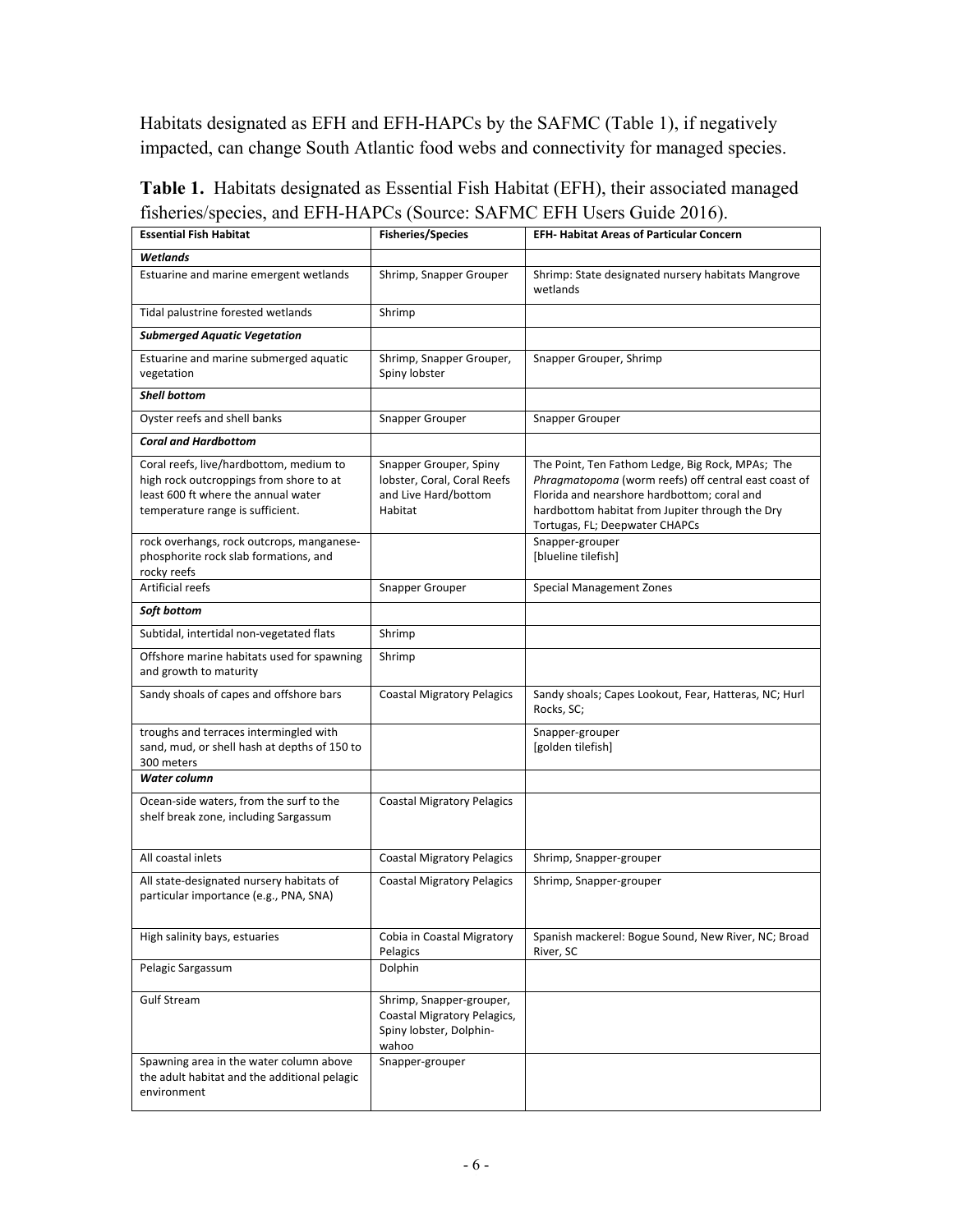#### **References**

- Carpenter, S.R., Kitchell, J F, Hodgson, J R. Bioscience35.10 (1985): 634-639. Cascading trophic interactions and lake productivity. Bioscience 35(10): 634- 639.
- Coll, M; Santojanni, A; Arneri, E; Palomera, I. 2006. An ecosystem model of the Northern and Central Adriatic Sea: analysis of ecosystem structure and fishing impacts. Biologia marina mediterranea 13.1: 467-471.
- Fulton, E., Fuller, M., Smith, A. and Punt, A. 2004. Ecological indicators of the ecosystem effects of fishing: final report. Australian Fisheries Management Authority Report R99/1546, pp. 116.
- Okey, T. A., A. M. Cisneros-Montemayor, R. Pugliese, and R. U. Sumaila. 2014. Exploring the trophodynamic signature of forage species in the U.S. South Atlantic Bight ecosystem. Fisheries Centre Working Paper 2014-14, University of British Columbia Fisheries Centre, Vancouver, Canada.
- SAFMC. 1998a. Final Habitat Plan for the South Atlantic region: Essential Fish Habitat requirements for fishery management plans of the South Atlantic Fishery Management Council. South Atlantic Fishery Management Council, 1 Southpark Cir., Ste 306, Charleston, SC 29407-4699. 457 pp. plus appendices.
- SAFMC. 1998b. Final Comprehensive Amendment Addressing Essential Fish Habitat in Fishery Management Plans of the South Atlantic Region. Including a Final Environmental Impact Statement /Supplemental Environmental Impact Statement, Initial Regulatory Flexibility Analysis, Regulatory Impact Review, and Social Impact Assessment/Fishery Impact Statement. South Atlantic Fishery Management Council, 1 Southpark Cir., Ste 306, Charleston, SC 29407-4699. 136pp.
- SAFMC (South Atlantic Fishery Management Council). 2009a. Fishery Ecosystem Plan of the South Atlantic Region. South Atlantic Fishery Management Council, 4055 Faber Place Drive, Ste 201, North Charleston, SC 29405.
- SAFMC (South Atlantic Fishery Management Council). 2009b. Comprehensive Ecosystem-Based Amendment 1 for the South Atlantic Region. South Atlantic Fishery Management Council, 4055 Faber Place Drive, Suite 201; North Charleston, SC 29405.
- SAFMC (South Atlantic Fishery Management Council). 2011. Comprehensive Ecosystem-Based Amendment 2 for the South Atlantic Region. South Atlantic Fishery Management Council, 4055 Faber Place Drive, Suite 201; North Charleston, SC 29405.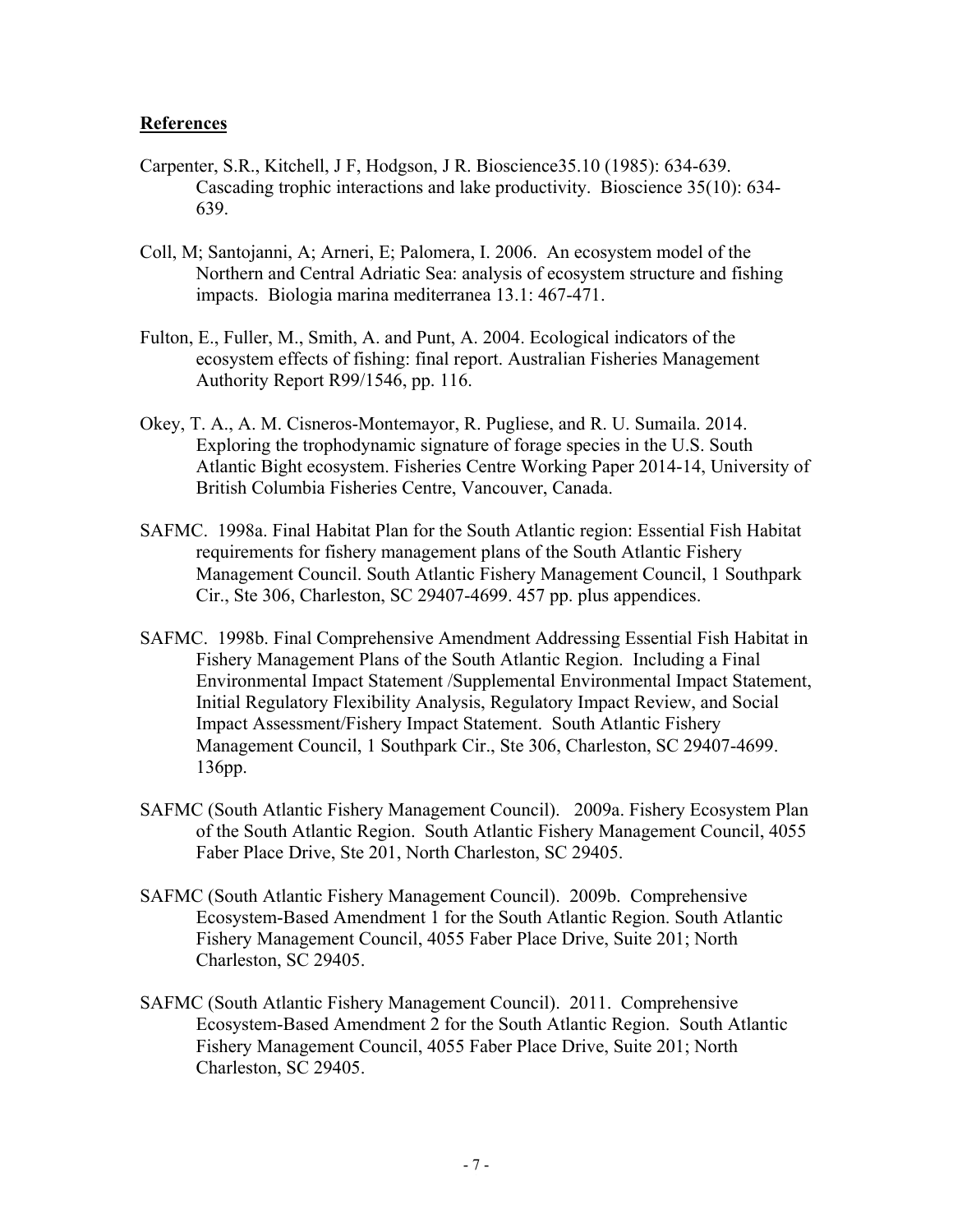SAFMC (South Atlantic Fishery Management Council). 2016. Users Guide to Essential Fish Habitat Designations by the South Atlantic Fishery Management Council. South Atlantic Fishery Management Council, 4055 Faber Place Drive, Suite 201; North Charleston, SC 29405.

Walters and Mortell 2004. Fisheries Ecology And Management, Princeton UniversityPress, Princeton, NJ 2004, ISBN 0-691-11545-1Paperback, 423 pp.